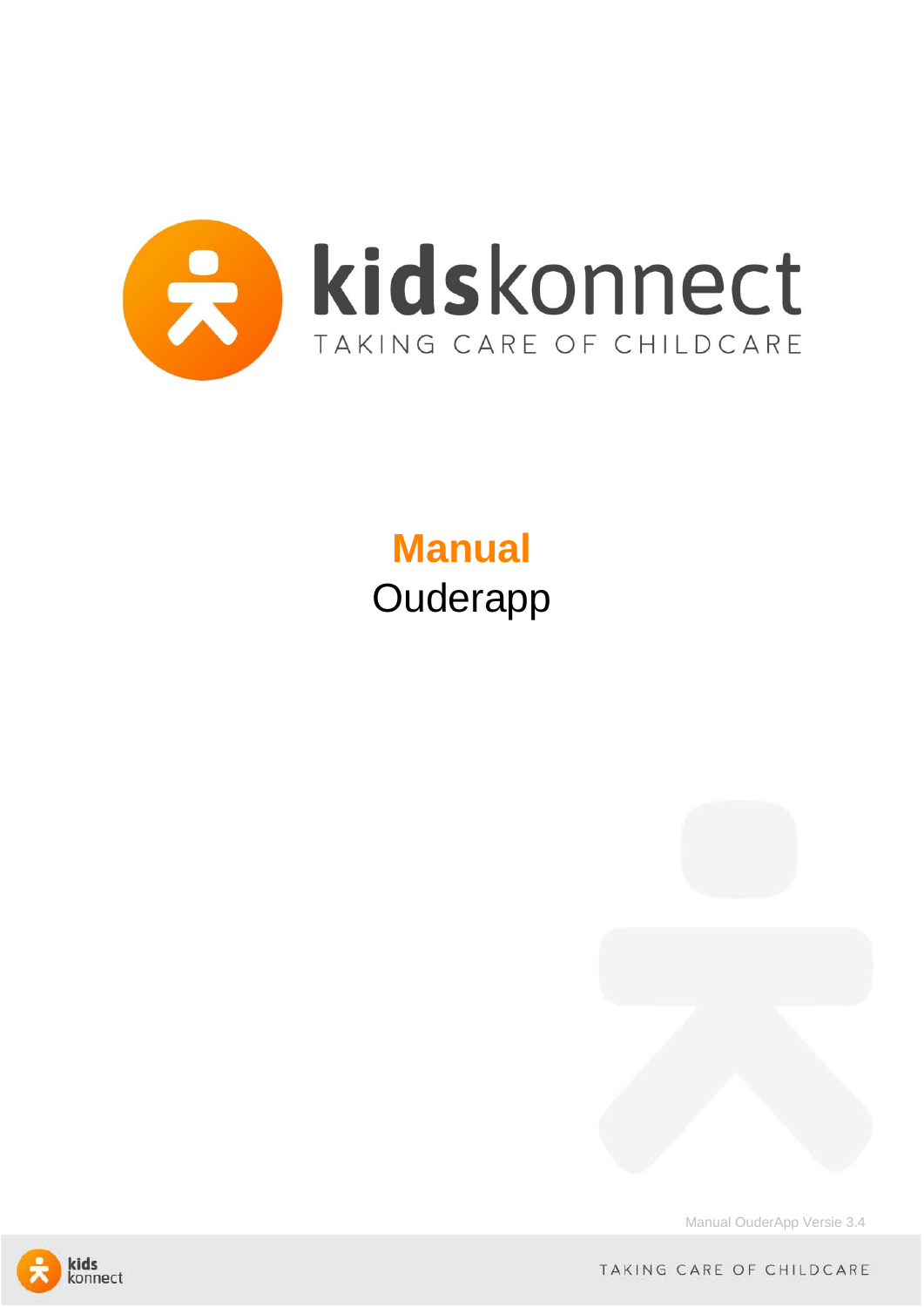## **Preface**

Kinderwereld has chosen to start using Konnect! In the webportal and the app you can view photo's, read news posts, or look at updates in the daily journal of your child(ren). With Konnect, you will stay up to date!

The Parent App (OuderApp in Dutch) shows your child(ren)'s events in a clear timeline. This way, you'll keep in touch with your child(ren)'s experiences through photo's, messages and journal entries. With the Parent App you will gain access to the Agenda, and easily request extra- or swap days, report absences and manage permissions.



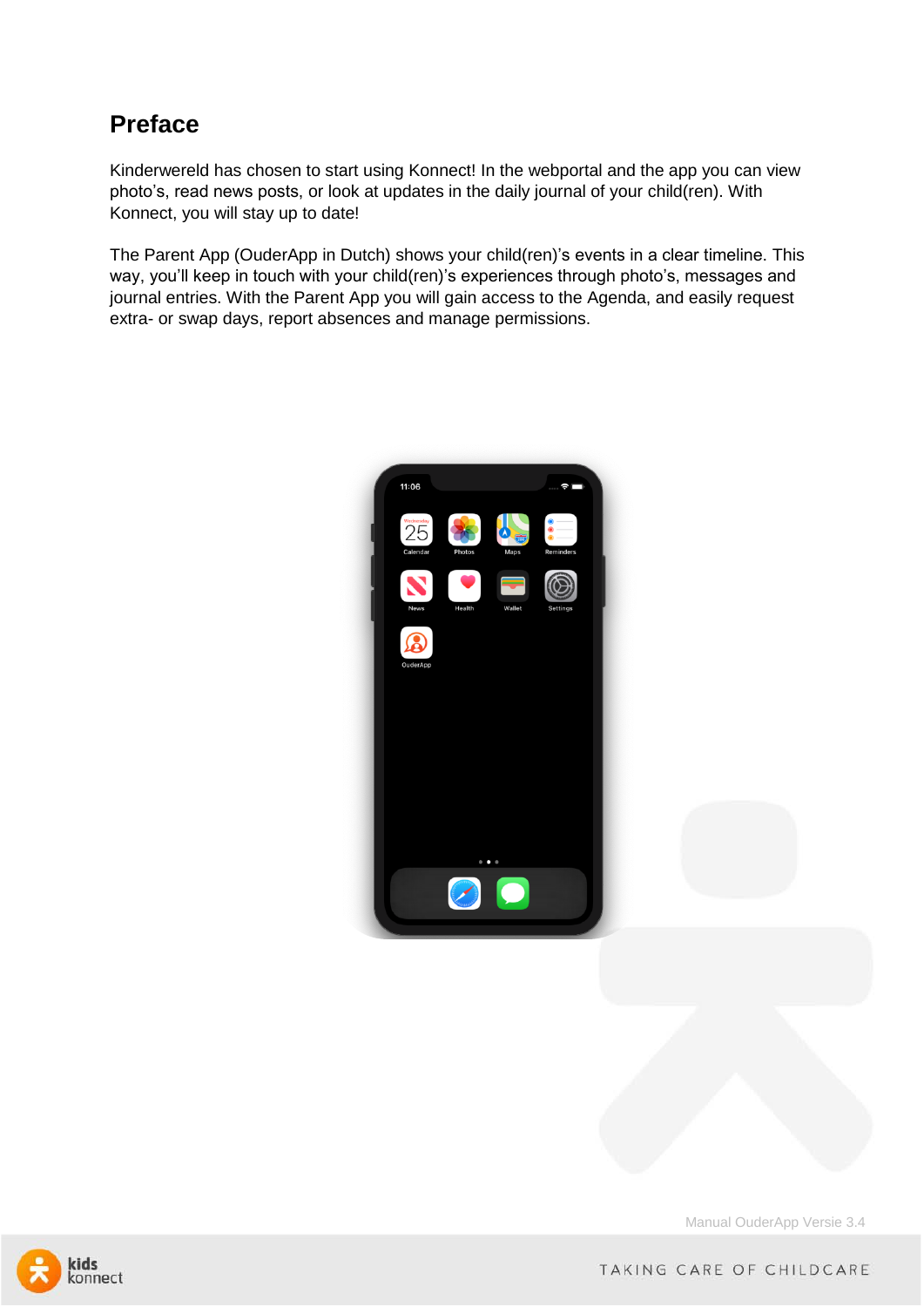## **Using the app**

You can download the Parent App in the Google Play Store, or in the App store, depending on your phone. Once you have installed the app, you can log in using the link sent to you by e-mail.

### **Logging in for the first time**

If you are logging in for the first time on the app, you will have to fill in three fields:

- Your daycare URL kinderwereld.ouderportaal.nl
- Username; is your e-mailadress
- Password

The URL and username will have been provided to you via e-mail. In the 'Password' field, you can input the password you have set with the link provided in the same e-mail.

Did you forget your password, or did you not set one in time before the link expired? No problem! With the 'forgot password' option, you can set a new password. An e-mail will be sent by our system to the e-mail address registered in the system.

If you have not received any login information, please contact your daycare organization, they will be able to send you a new e-mail with the necessary information.

### **Changing your language settings**

You can change your language settings by navigating to Misc, and then tapping your own name. Here you will see 'Taal', which is Dutch for language. Simply tap it, and then 'Engels' for English.





Konnect OuderApp Konnect B.V.

\*\*\*\*



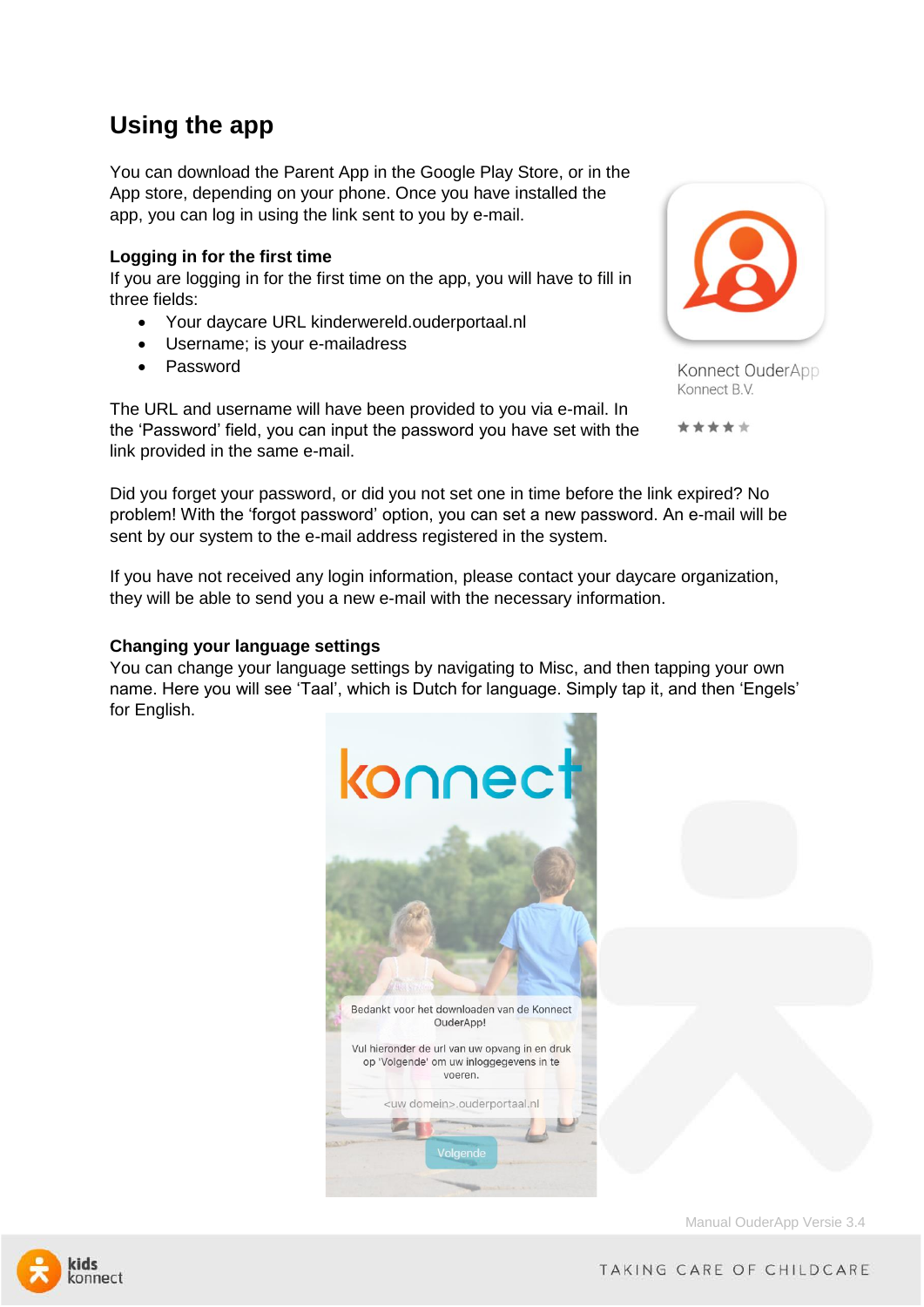# **My Child(ren)**

When logged in, you will see the tab 'My Child(ren)'. Here you can view the timeline of your child(ren)'s experiences with photos and comments. In the top of the screen you can find the quick buttons to send a message, write an entry into your child(ren)'s journal, of report an absence.

### **Photos**

Photos uploaded by the daycare staff are visible on the timeline. When they share multiple photos, you can simply scroll, to view them all. Tapping a photo will open it in in full screen. By swiping left or right, you can peruse your photos.

When viewing a photo full screen, you can zoom in on the photo. You can exit full screen by tapping the X in the top left corner of the screen. By pressing *Download* you can save photos on your phone. You can find this option directly underneath any photo. If you want to download multiple photos, visit the web portal. You can login similarly to the app there, and you will find the option to download multiple photos at once in the bar to the left of your screen (under the photos tab).

### **Journal**

You can open the journal in the timeline to read the full entries. You can also write entries yourself, by tapping the three dots in the top right of your screen. This entry will be visible in the journal and can be viewed by daycare staff. The journal is not meant as a means for direct communication, you can use the Messages-function for this. (See chapter 4.2).

Daycare staff can add photos (or videos, in the case of revalidation organizations which use our app) to the journal. You can download these in the same way as described above. You can also add photos and videos to the journal. The Parent App will need access to photos on your phone for this function.

### **3.3 Quick access functions**

In the top of the screen under 'My child', you can always find the most important function. This means you can quickly and easily write journal entries, report an absence, or send a message.



Geschreven door Groep Vlinders

Hi Karlijn, vandaag hebben we een gezellig verkleedfeest gehad samen met de ouders, wat hebben we gelachen met elkaar. Fijn weekend!



Photo's on September 24, 2019



Manual OuderApp Versie 3.4



TAKING CARE OF CHILDCARE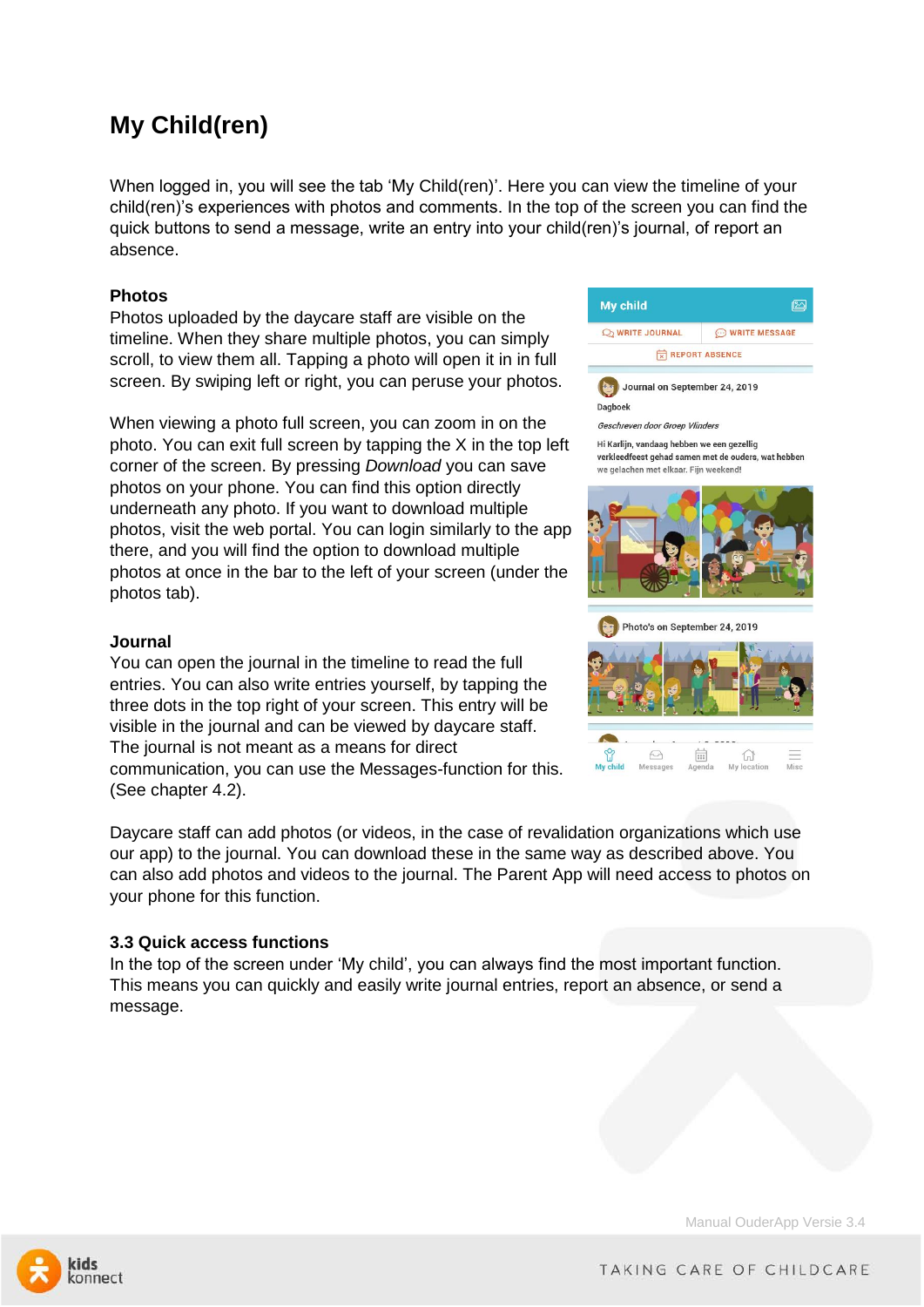### **Messages**

Messages from daycare staff are visible under *Messages.* Here you will find an overview of all messages sent to, or by you.

When a new message is sent to you, you will find a notification icon, with a number assigned to it next to the messages icon. The number specifies how many unread messages are available.

### **Reading messages**

You can open a message by tapping it. This enables you to view the entire conversation. You can easily see which child(ren) the conversation is about, when messages are sent, and by which group.

#### **Replying**

When viewing an individual message, you will have the option to reply. You can do this by typing in the field at the bottom of your screen and tapping the orange triangle to send your message.

| ←       | <b>Verkleedfeest</b>                                                                                                                                                                                                                                                                                                                                                                      |                                      |
|---------|-------------------------------------------------------------------------------------------------------------------------------------------------------------------------------------------------------------------------------------------------------------------------------------------------------------------------------------------------------------------------------------------|--------------------------------------|
|         | Pepijn, Karlijn<br>Multiple groups                                                                                                                                                                                                                                                                                                                                                        |                                      |
|         | <b>FRIDAY 05 APRIL</b>                                                                                                                                                                                                                                                                                                                                                                    |                                      |
|         | Hoi allemaal, zoals jullie misschien al<br>wel hebben gehoord hebben we<br>aankomende vrijdag 15 april een<br>verkleedfeest en een braderie<br>georganiseerd. Om al in de stemming<br>te komen mogen alle kinderen<br>maandag of dinsdag verkleed komen.<br>We hebben ook twee grote<br>verkleedkisten staan dus mocht ie<br>niks in huis hebben, hebben we<br>genoeg voor alle kinderen. |                                      |
|         | Wij gaan er een leuk feestje van<br>maken! Tot vrijdag 15 april!                                                                                                                                                                                                                                                                                                                          |                                      |
|         | Fijn weekend toegewenst!                                                                                                                                                                                                                                                                                                                                                                  |                                      |
|         | 09:48                                                                                                                                                                                                                                                                                                                                                                                     |                                      |
|         |                                                                                                                                                                                                                                                                                                                                                                                           | Hoi, leuk! Wij zijn erbij +<br>09:49 |
|         |                                                                                                                                                                                                                                                                                                                                                                                           |                                      |
|         |                                                                                                                                                                                                                                                                                                                                                                                           |                                      |
|         |                                                                                                                                                                                                                                                                                                                                                                                           |                                      |
|         |                                                                                                                                                                                                                                                                                                                                                                                           |                                      |
|         |                                                                                                                                                                                                                                                                                                                                                                                           |                                      |
| Message |                                                                                                                                                                                                                                                                                                                                                                                           |                                      |



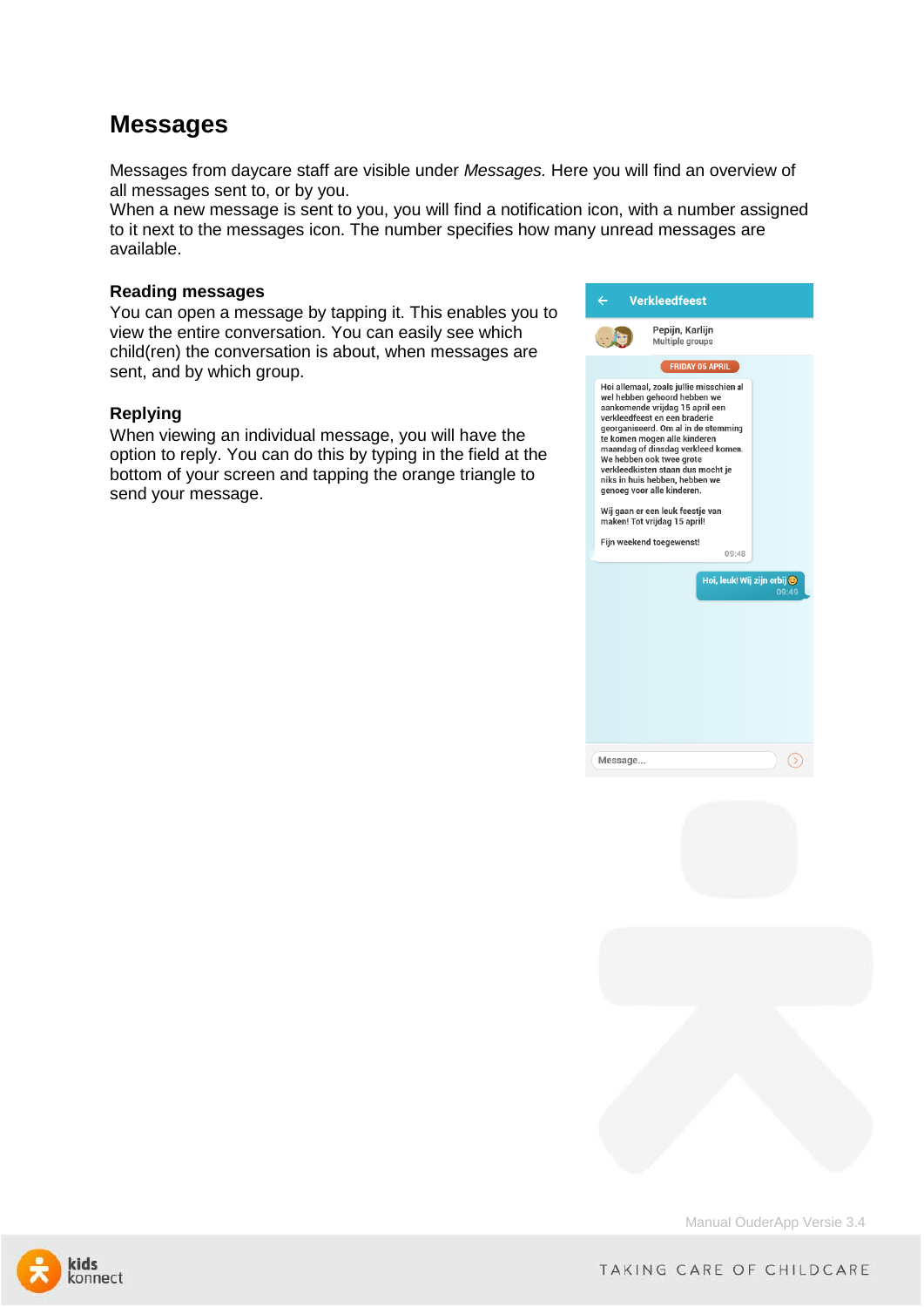# **Agenda**

Via the button *Agenda*, you can open the daycare agenda of your child(ren). Here you can check the daycare dates and times. By tapping a specific daycare date, you can view its details. You can refresh the Agenda, by tapping the double arrows to the top left of your screen. This way, you can be sure you're viewing your child(ren)'s most recent planning. With the button in the top right (Agenda with a pen), you can open the options *request extra, request swap,* and *report absence*

### **Requesting extra daycare**

If you need extra daycare, you can choose the option *request extra daycare.* Through the Agenda, you can request a date for the extra daycare. Next, you will see the available times for the selected date. After selecting the desired time, you can choose a payment option, and add the day to your request. In the next screen, you can choose to add another date, or to submit the request.

If you wish, you can add an expiration date to your request, or add a comment to your request. When the expiration date on your request expires, your request is automatically withdrawn if your daycare organization has not processed your request.

### **Request daycare swap**

When requesting a daycare swap, you input the date and time of the absence, and of the requested day. The available planning of your child(ren) will be shown for this. Simply select which times your child(ren) will be absent, and at which times you'd like your child(ren) to be present instead. What requests are possible is limited by the swapping regulations of your daycare organization.

Similarly to requesting an extra day of daycare, you can add a comment to the swap request, or set an expiration date. Next you can submit the request directly for processing by the organization.

### **Reporting an absence**

When reporting an absence, you can input a period of time that your child(ren) will be absent. This way, you can report easily report absences for vacations! Your child(ren)'s daycare planning for the chosen period will be shown. The boxes marked with a check mark are the days you will be reporting as absent, so deselect any dates and/or times your child(ren) will be present. You will have to fill in a reason for the absence and will be able to add a comment to the absence.



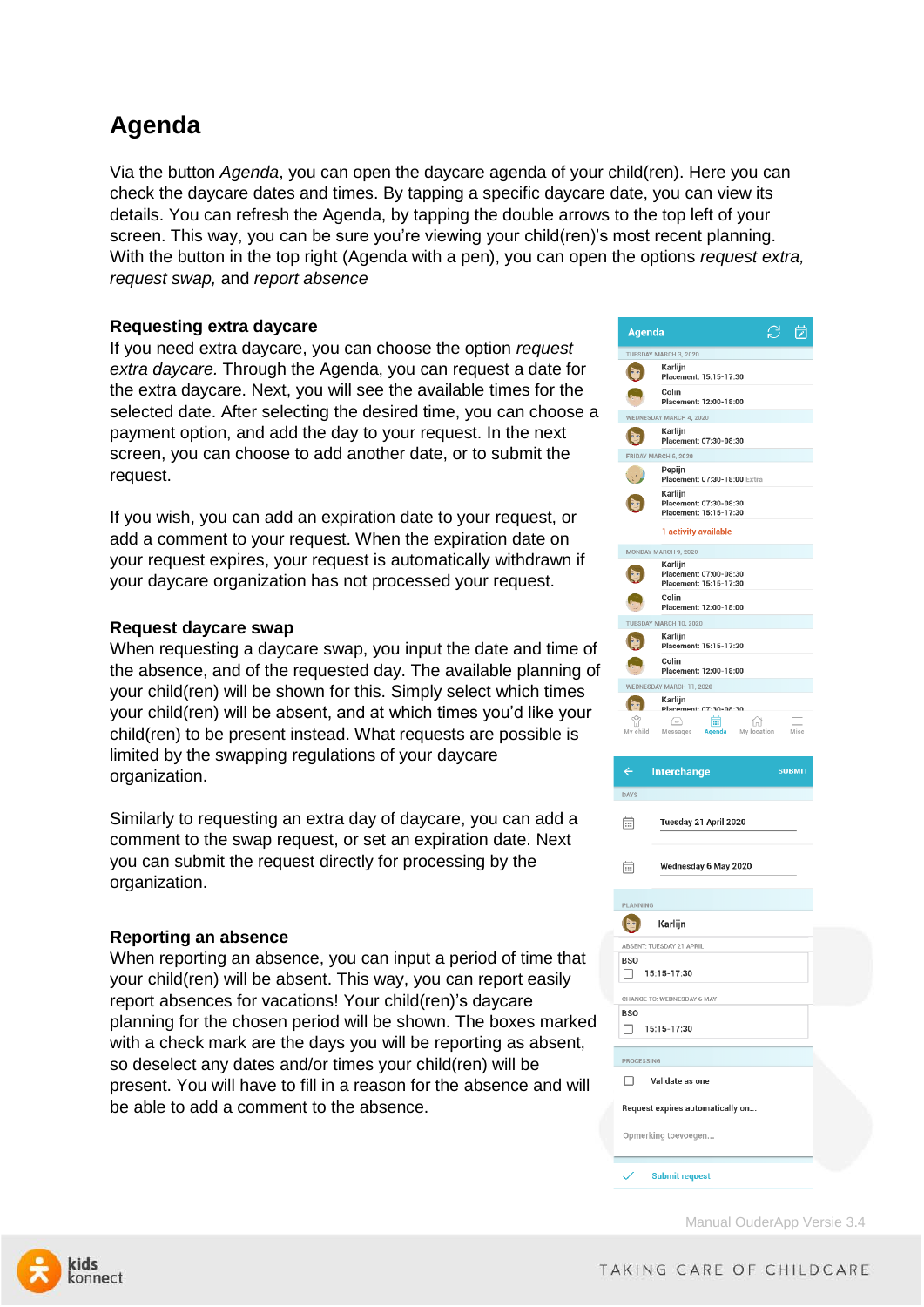# **My location**

For all important information about your daycare organization, you can look under 'My Location'. Here you will find contact information, news articles, newsletters and other information from the daycare organization.

When a new news article of newsletter is sent, you will see a notification bubble on the My Location icon, with a number attached. The number shows how many unread messages are available.

#### **News**

Under the tab *News* you can find all news articles. The most recent ones will be shown, but with the button *View All,* you can read older news. Tapping a news article shows the full article. Your daycare may attach attachments to a news article, this will be shown by a paperclip icon.

#### **Newsletter**

Newsletters can be read by tapping them. The newest newsletters can be read directly, older newsletters can be opened, just like normal news articles.